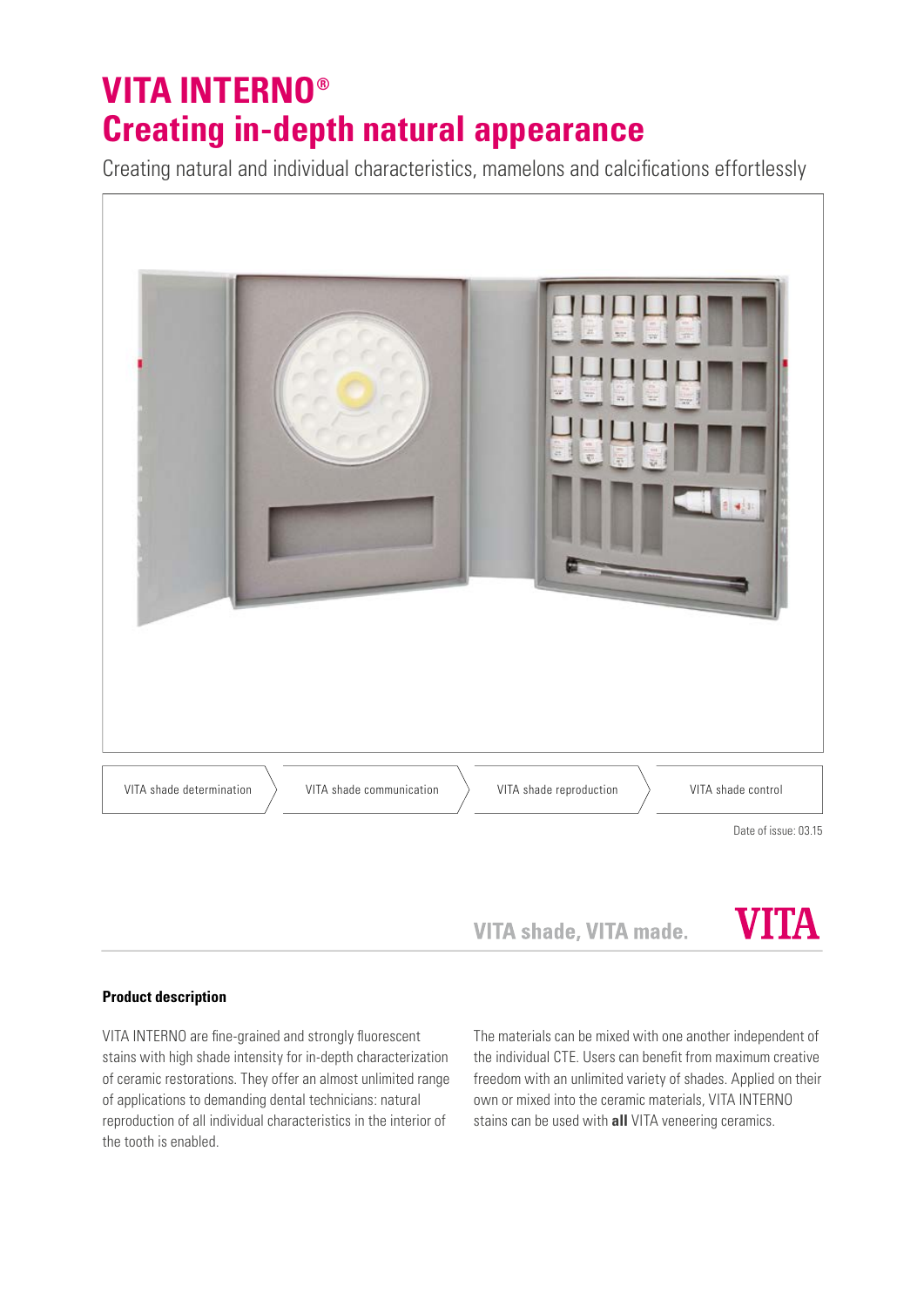# **VITA INTERNO® creating in-depth natural appearance**

### **Application area**

VITA INTERNO stains are shaded according to the anomalies occurring in natural teeth. These materials enable the user to reproduce natural shade effects and obtain a perfect match of ceramic restorations to natural teeth.

Above all VITA INTERNO enables natural reproduction of shade effects occurring in the incisal area of natural teeth.

They can be used either on their own or mixed into base dentine, opaque dentine, dentine, enamel and translucent materials.

VITA INTERNO materials can be universally used for the following products: VITA VM 7, VM 9, VM 11, VM 13, VM 15, VITA VMK Master and VITA TITANKERAMIK.

### **VITA INTERNO materials are distinguished by...**

- Fine-grained structure: VITA INTERNO materials are very suitable for washing into the ceramic materials thanks to their special structure
- Intensive shades: the shade intensity allows VITA INTERNO to achieve shade effects visible through the overlying layers and to create a chroma from the depth of the veneer
- Strong fluorescence: the fluorescence results in high luminosity of the shades and increased light transmission within the ceramic
- Can be mixed with one another: INTERNO materials can be shaded with other INTERNO materials and the shade can also be individualized
- Can be mixed with all VITA ceramic materials: when mixed with the ceramic materials, the fluorescence and the natural luminosity of the ceramic materials in varying light conditions are increased

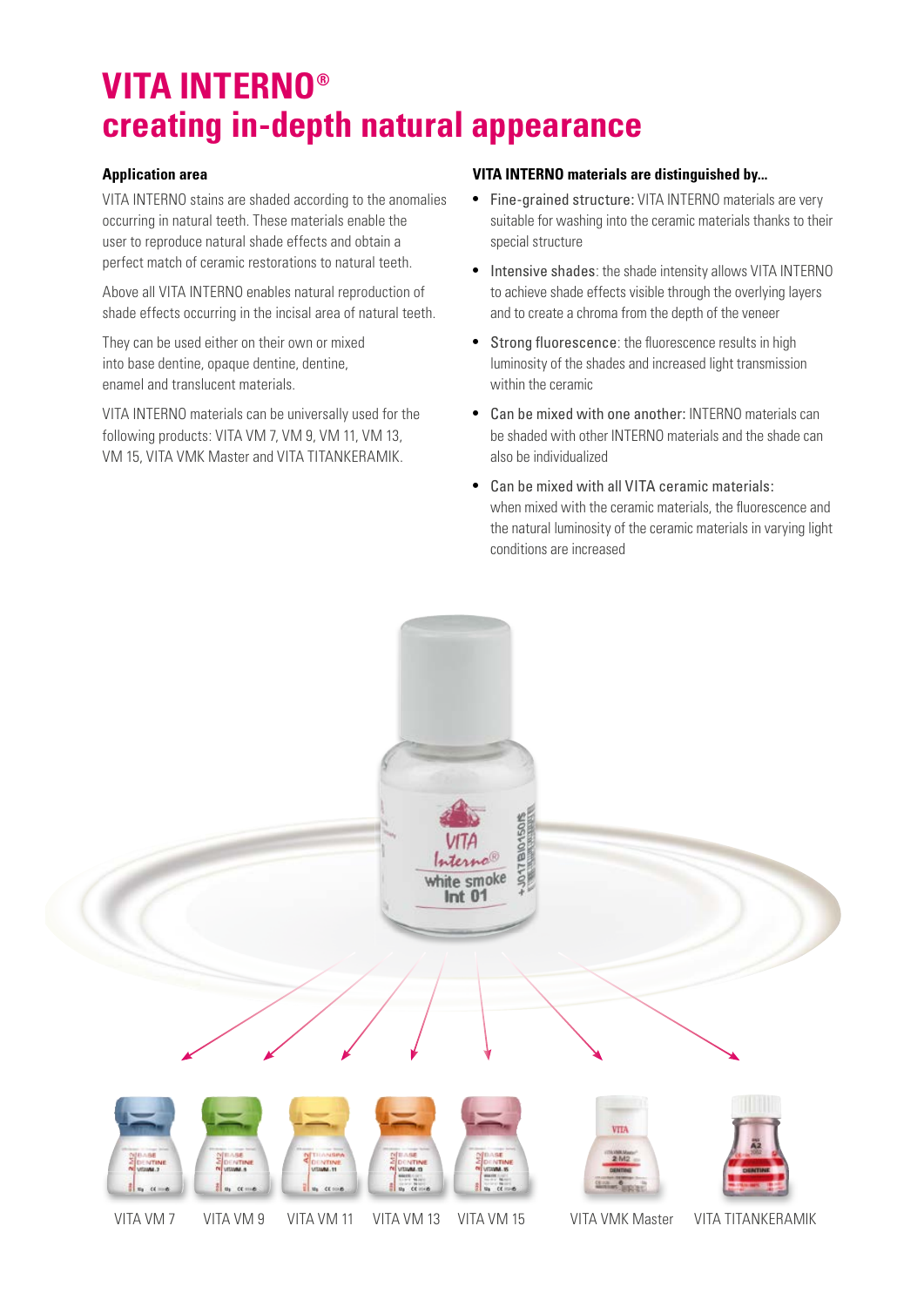# **VITA INTERNO® – the product line**



### **VITA INTERNO KIT (BISETV2)**

|    | <b>Quantity Contents</b> | <b>Material</b>                                                     |
|----|--------------------------|---------------------------------------------------------------------|
| 14 | 3 g                      | VITA INTERNO Int01 - Int14                                          |
|    | $20 \mathrm{ml}$         | VITA INTERNO FLUID                                                  |
| 1  |                          | Glass spatula for stains                                            |
|    |                          | Brush No. 3/0 a & e                                                 |
|    |                          | VITA INTERNO mixing plate, acrylic<br>(Ø 144 mm, with indentations) |
|    |                          | VITA INTERNO shade sample disc                                      |

## *For me VITA INTERNO stains perfectly natural appearance.***"** *are the key to veneers with a*  **"**

Ceramic expert Renato Carretti, dental technician from Zurich

## **VITA INTERNO stains**

The VITA INTERNO product line includes 14 stains which form the basis for an unlimited number of shades. They offer the user the benefit of unlimited freedom of reproducing truly natural tooth effects.